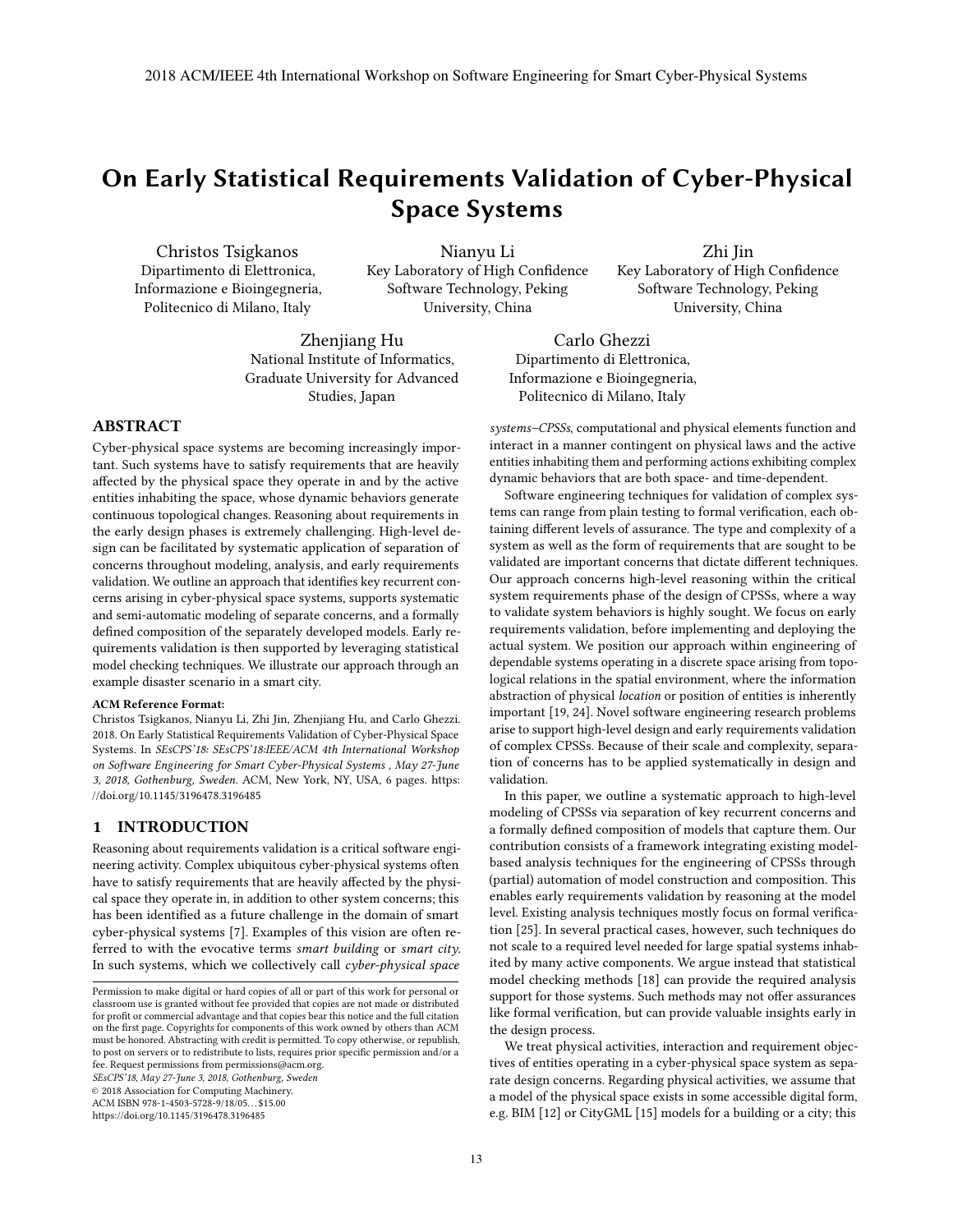can be used as a source model for a model-transformation step that automatically develops a graph-based formally analyzable model enjoying well-defined semantics [24, 26]. Besides static topology, the process takes into account dynamics generated by the active entities that operate in the space [25], yielding representations of entity physical behaviors. Requirements lead to the identification of certain states as success or failure states. A success state indicates that a certain objective is achieved by an entity while a failure state its violation. Entity interaction models provide a high-level description of the distributed controller which coordinates entities.

Models capturing system concerns are semi-automatically formally composed into composed behaviors, i.e., automata equipped with transition guards, invariants and probabilistic features. Subsequently, we propose the application of state-of-the-art statistical model checking techniques [6] for validation. In essence, activity models are used to generate execution traces upon which statistical model checking is used to produce *statistical evidence* about the system's satisfaction or violation of a requirements specification. We showcase our modeling and analysis framework with a disaster scenario situated in a smart city.

The rest of the paper is structured as follows. Section 2 presents an overview of our approach to early statistical requirements validation of cyber-physical space systems. Section 3 pertains modeling of system concerns, yielding composite automata capturing system entities, while Section 4 illustrates early requirements validation through statistical model checking. Related work is considered in Section 5 and Section 6 concludes the paper.

# **2 DESIGN PROCESS: EARLY VALIDATION**

Design concerns common to most CPSSs include (1) modeling the active behaviors of entities operating in the physical space, (2) modeling how they interact, and (3) specifying requirements of the overall system. This set of concerns is similar across applications of this kind; it is desirable to model these concerns separately and then be allowed to compose them by following a well-defined rigorous method. This is crucial within the development cycle, as the system designer can change each criterion independently and evaluate its effect on system goals early in the process. As illustrated in Fig. 1, our approach supports separation of key recurrent concerns and also composition of models that capture them, leading to behavioral models that describe entities operating within a cyber-physical space system. Early requirements validation is then enabled through statistical model checking.

*Running Example.* As a motivating example showcasing our approach, consider a disaster recovery scenario in a smart city where emergency response is provided by autonomous Unmanned Aerial Vehicles (UAVs) [28], which are used to locate and rescue victims. The city is comprised of connected buildings, roads, squares, etc, which are considered as discrete *locations* where active entities at any time may reside. The time spent by an entity at any location is assumed to be sourced from the domain and adheres to some probability distribution. UAVs move from location to location, looking for victims, while (for example) it is known beforehand that victims themselves may move between specific locations due to local conditions. If UAVs are found in the same location at the same time, they are said to *collide*. Collision should of course be avoided,



**Figure 1: Requirements Validation Overview.**

and can be mitigated by minimal communication infrastructure on board the UAVs, which attempts to communicate the position of a UAV to others. If communication is successful, neighboring UAVs avoid entering the corresponding location until the UAV has left it. Successful communication is however governed by probabilistic constraints imposed by antenna features. A goal concerns the composite cyber-physical space system that the UAVs and victims induce, and entails the UAVs *rescuing victims while avoiding collisions*. Typical design questions in such a scenario can be the following.

- (DQ1) Two deployment options for initially positioning UAVs exist, given that victims are stranded in a certain city. Which deployment option should be chosen to better satisfy the system goal?
- (DQ2) Two kinds of antennas are available to equip the UAVs with collision-avoidance capabilities, providing low (20%) and high (80%) guarantees of successful communication. Given certain UAV initial positions, what is the impact of adoption of each choice on the system goal?

Challenges inherent in the design questions considered, include evaluation of different deployments, since they can naturally have significant impact on the system goal – deploying UAVs close to positions of victims will enable more probable discovery with perhaps less collisions. Thus, each deployment yields different (statistical) system goal satisfaction. Equipping UAVs with probabilistic communication – abstracted away as two-way position updates – is a typical design concern in cyber-physical systems and related to sensing constraints. A high-performing antenna may also have increased cost, so the effect of its choice should be evaluated.

## **3 MODELLING SYSTEM CONCERNS**

In the following, we describe a systematic approach to model the active entities of a system, how their change in spatial location can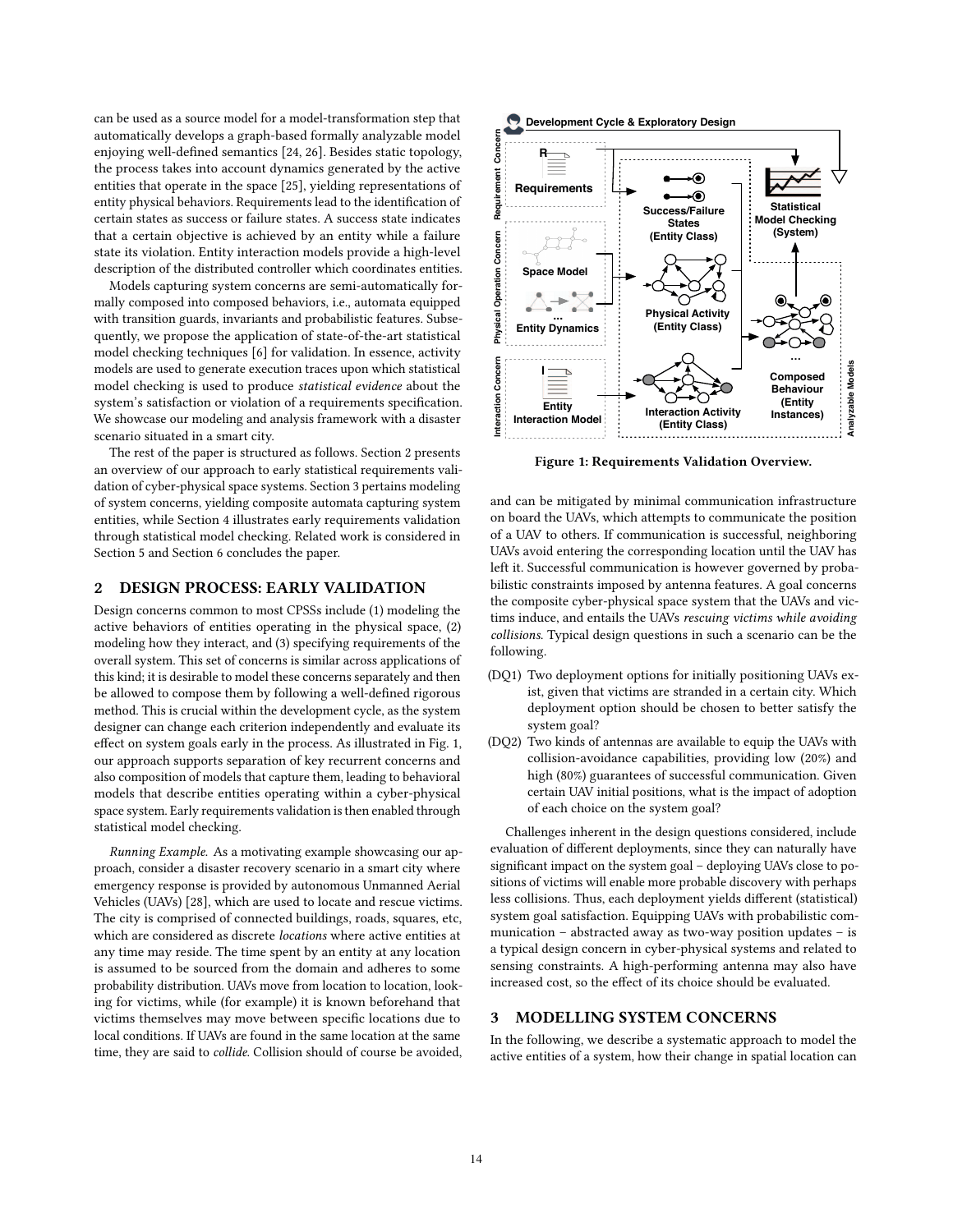be represented along with their interaction mode, and how requirements can be modeled. Finally, we illustrate how such models can be composed, enabling analysis. Formally, our models are stochastic timed automata (STA [21]), timed automata [2] extended with a finite set of real-valued clocks and stochastic features. The stochastic interpretation enables probabilistic choices between enabled transitions and probability distributions of time-bounded delays at states. Additionally, transition guards may control triggering of transitions from state to state during an execution. The stochastic timed automata we consider are input-enabled, deterministic, and non-zeno, as supported by *uppaal-smc* [6]. Effective tool support exists for analyses based on such automata [11, 17] and the formalism is generic enough for modeling concerns of space- and timedependent systems as discussed in this paper.

## **3.1 Entity Physical Activity**

A *physical activity* models change of discrete position of (a class of) entities. In our example, there are two classes of entities – victim and UAV. Each class is modeled by a STA, and instances of this class represent specific entities. The development of this model follows a systematic sequence of steps:

- (1) Space models given in a domain-specific notation, such as BIM [12] or CityGML [15], are automatically abstracted into a formally defined static and discrete topological model [26].
- (2) Dynamic topological changes induced by actions performed by active entities are modeled by transformation rules [24].
- (3) STAs modeling entity's behavior in space are automatically derived from the previous two models [25].

STA states are labeled. A label records position of an entity in some location through a proposition, while transitions capture possible change from a location to another. For example, if a victim is in a building named 'B4', and adjacent to it is another building named 'B6', the STA has a transition from a state labeled 'B4' to one labeled 'B6' and back. STAs, along with appropriate propositions in states encoding location of entities, are produced automatically from a physical domain model [25].

Regarding initial states of the physical activities, entity classes may differ. Initial states can be chosen probabilistically by allowing a distribution over some defined set of initial states. For our disaster scenario, this can be useful if e.g., exact initial positions of victims are not known, but domain knowledge can estimate a part of the city where victims may be located. For our example, the STA in the lower part of Fig. 2 captures the change of location for a single victim entity. States B4 and B6 represent the position of the victim in those locations through propositions. The initial position may be B4 or B6, with probabilities 0.3 and 0.7 respectively. From there, and depending on delay distributions of states, a change of position may occur according to the transitions of the automaton. Delay distributions of states are omitted from Fig. 2 for simplicity. In constrast, for UAVs, initial positions are given as part of the deployment strategy of DQ1.

## **3.2 Entity Interaction Activity**

In a CPSS, entities do not operate in isolation; they also interact. Through interaction, they may also coordinate behaviors. The interaction concern between entities may differ in different scenarios;



**Figure 2: Fragment of the generated Victim model.**

faithful to the separation of concerns principle, we describe the interaction model via a separate STA. Communication between entities operating in a cyber-physical space system for instance, is a typical form of interaction, and a model of the communication protocol describes how interaction between entity instances takes place. Typically, the STA describing the interaction model may be specified by a domain expert; e.g., an expert in communication protocols. The STA has entry and exit points (states) that indicate the start and end of the interaction logic. Given transfer of control to the entry state, progression to the exit state has to always eventually occur.

A set of shared variables common to the various entities are in place, and can be used in conjunction with transition guards to encode interaction logic by the system designer; transition guards operate on shared variables, enabling or disabling transitions. In the lower part of Fig. 3, a STA modeling interaction between UAVs is illustrated. Starting from some state (in this case, B4) where interaction is enabled, the STA probabilistically decides to communicate the position of the UAV (in this case, B4) to other UAVs.

#### **3.3 Entity Success-Failure States**

In general, system requirements may refer to cross-cutting system concerns, predicate about one or multiple entities in the cyberphysical space system, and may refer to either quantitative or qualitative objectives of a set of entities. For example, a system requirement may state "probability of UAV collision should be at most 20% in the case of less than half of the victims being rescued". Inherent in this formulation are elementary predicates about single entities which are composed in a logical manner that introduces quantitative or logic constraints. For instance, the fact that a UAV collided with another, or that a victim was rescued are predicates that can be either true or false for an entity. Thus, to enable reasoning we encode such success-failure predicates in states; if a STA is found in such a state, the predicate is considered satisfied (or violated) for that entity. This designates *reachability properties* as the fundamental requirement building block, as success-failure states reflect reachability. An entity may be at any point found in a situation that fulfills an elementary predicate; in other words, the STA capturing the entity's behavior may enter a state which encodes such a predicate.

Function prototypes are attached to transition guards of the corresponding success-failure states and their implementation is delegated to the system designer who can utilize domain knowledge to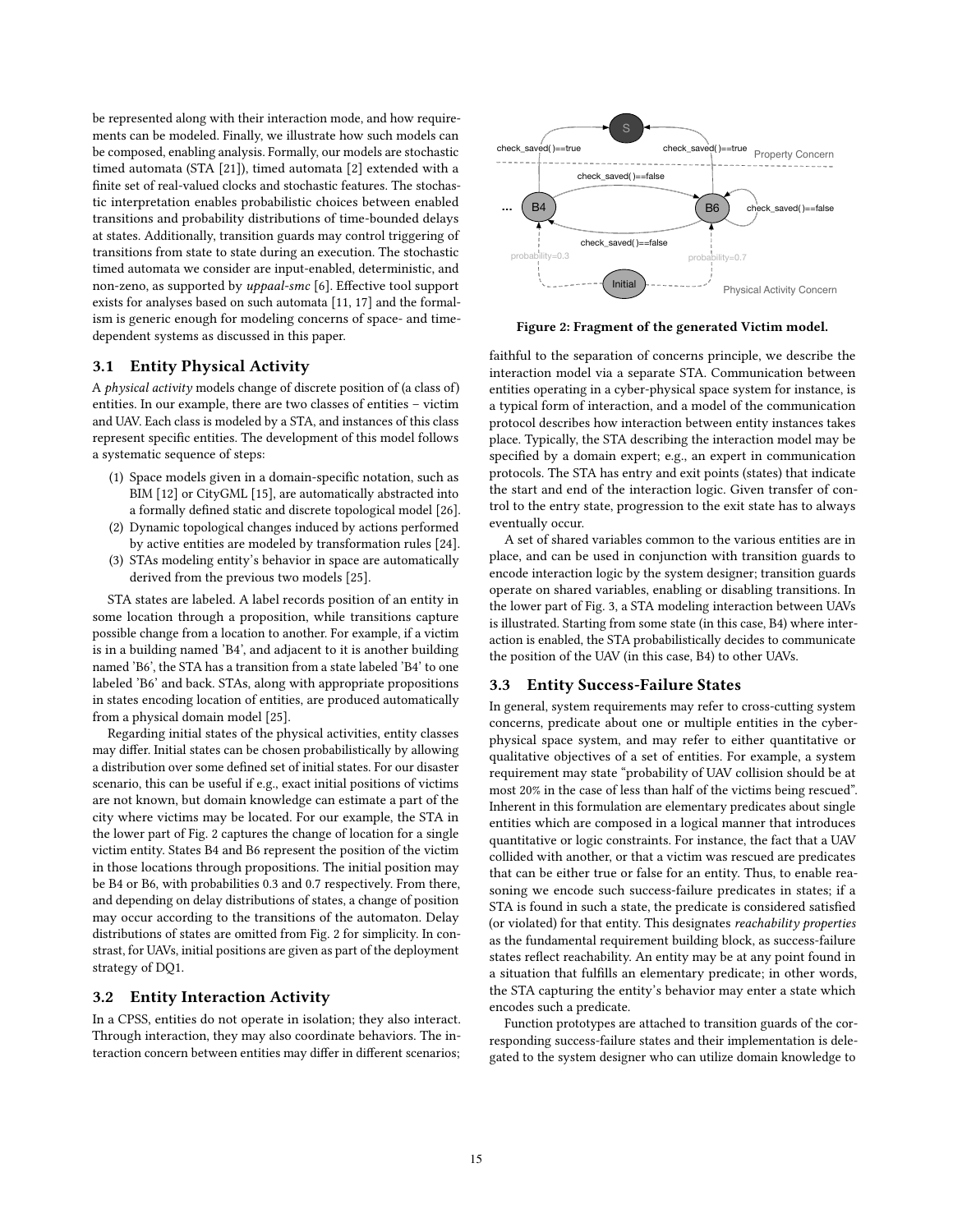encode success-failure of predicates inherent in the system requirements programatically. This renders our approach semi-automatic. In our example, a success state (representing victims rescued), and a failure state (representing drone collision) are introduced:

- For the victim entity modeled, a "S" state in the upper part of Fig. 2 reflects the success of the *safe* elementary predicate for a single victim entity; if that state is entered by the automaton, the victim is considered safe.
- For the UAV entity modeled, a "C" state reflects the UAV's status as *collided* (Fig. 3). The transition guard encodes the case where a UAV is found in the same location as another; if that state is entered by the automaton, the UAV is considered as collided.

By delegating encoding of transition guards to the designer, a variety of domain-specific predicates can be modeled. Since in our approach entities operate in a discrete space arising from topological relations in the spatial environment, information abstractions of physical location or position of entities are available for use, as well as current entity configurations. In the following section, the STA transition guard mechanism will be explained further.

## **3.4 Composing Entity Behavior**

While the aforementioned models capture separate concerns, a unified model capturing physical and interaction activities and success-failure states of entities is needed. This occurs in three distinct steps.

- (1) Automata corresponding to physical and interaction activities are composed; from every state of the physical activity STA, a transition leads to the state of the interaction one that signifies an interaction entry point; a transition from the interaction exit state hands over control back to the originating state. If interaction is triggered, execution will jump to the interaction automaton and continue in the physical activity STA when interaction logic ends.
- (2) Success-failure states are added to the STA. Transitions lead from every state of the physical activity to every predicate state; such states enjoy an *absorbing* markovian property.
- (3) Transition guards ensuring its structural validity are added in every transition of the STA. Further functions encoding application-specific logic can be added by the designer.

Crucial to the compositional process is that certain automatically generated transition guards encode high-level entity semantics through structure in the STA. The high-level control flow of the composed STA ensures that predicate state guards are always checked first, interaction is subsequently attempted and finally physical movement occurs, in order to ensure that structural transitioning between activity automata is valid. Transition guards that ensure structural validity are automatically generated, encoding valid behavior of entity automata by ensuring that high-level control flow is maintained. Specifically, that i) the execution of transitions across similar entities is valid and ii) real-time does not pass when transitioning between automata that capture different concerns. In addition, function prototypes corresponding to application-specific logic are attached to relevant transitions as additional guards; their implementation is left to the system designer, who can utilize domain knowledge to encode concerns that span



**Figure 3: Fragment of the generated UAV model.**

different (classes of) entities. STAs may communicate via broadcast channels and shared variables; a STA may perform a transition separately or synchronize with others. This renders broadcast synchronization and shared variables available to transition guards to implement entity interaction logic. The designer may encode as desired more complex operations through additional functions bound to transitions.

For the example presented, a fragment of the UAV model generated is illustrated in Fig. 3. In the middle part, the physical activity captures position of a UAV in locations B4 and B2. From location B4, the STA may enter either the failure state (if *check*\_*collision*() yields true), or the interaction STA (lower part), where the UAV will probabilistically decide to communicate. If that is the case, it will notify other UAVs of the relevant position (by executing a *set*\_*avoid*() function). Control subsequently returns to the originating state B4. Note that since a UAV may decide to communicate at any physical location, composition of the interaction with the physical activity is performed for every of its states, encoding appropriate guards; guard implementation is omitted for clarity in Fig. 3, but can be found along with complete models in accompanying material [1].

# **4 EARLY REQUIREMENTS VALIDATION**

Fundamentally, our approach entails model-based requirements analysis of cyber-physical space systems. The systems we consider are characterized by discrete change of locations in space by the inhabiting system entities which additionally interact among themselves. As is common in cyber-physical systems, the behavior of entities is governed by stochastic features. To this end, the underlying technology that we utilize for analysis is founded on statistical model-based techniques.

# **4.1 Reasoning on Networks of Entity Instances**

The fundamental idea behind statistical model checking [20, 29], is that from sample executions of a stochastic system drawn according to the distribution defined by the system model, quantitative estimates of the probability measure of executions can be calculated. To apply such techniques, what is essentially required is i) a formal model describing a system able to generate sets of executions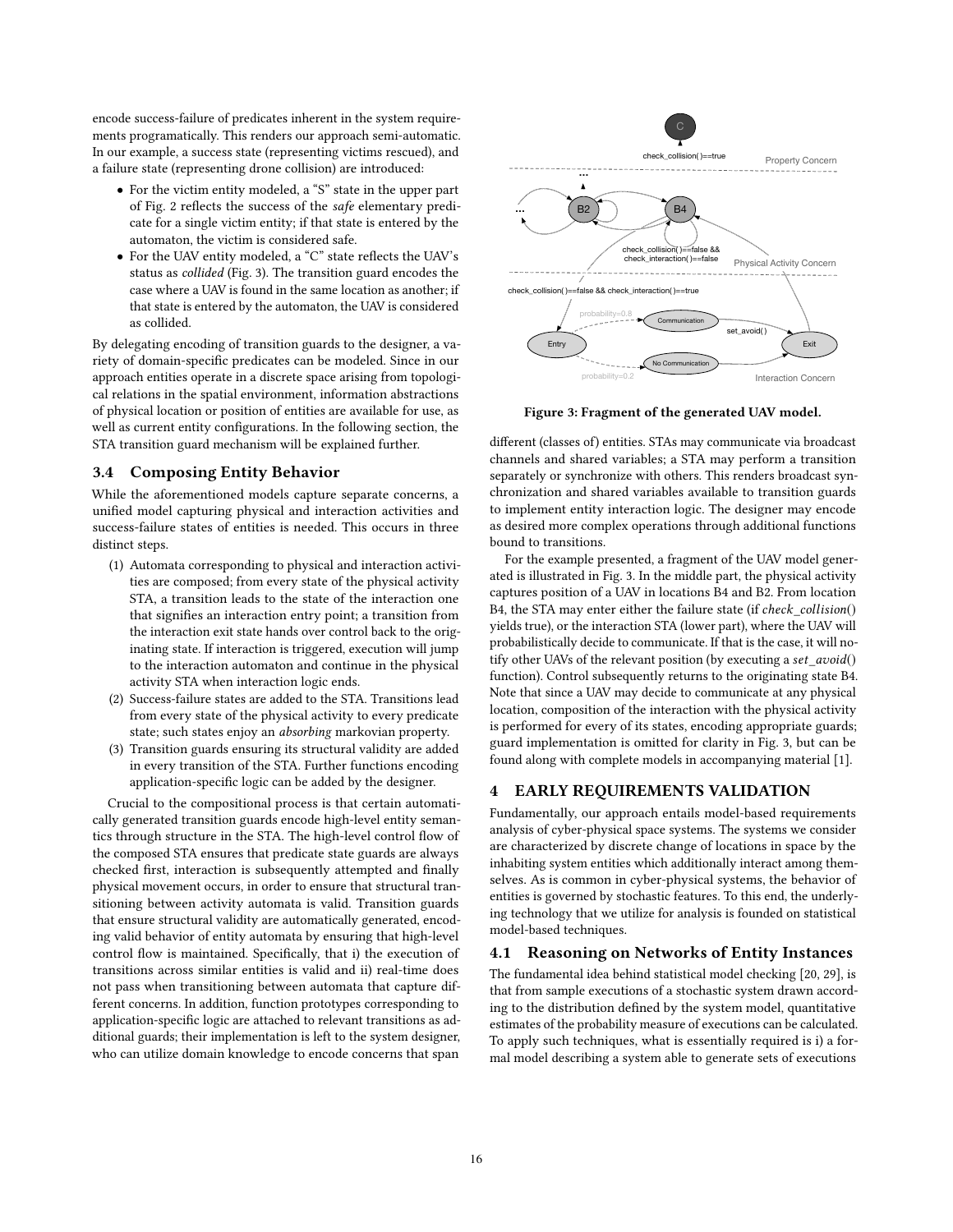serving the purpose of observations, ii) a monitoring procedure to decide whether a finite execution satisfies the property under consideration and iii) a statistical algorithm yielding overall results. In essence, we use a formal model of a system to generate execution traces upon which statistical methods produce statistical evidence about the system's satisfaction or violation of a specification. Subsequently, the designer obtains results useful to early requirements validation of the system [5].

Recall that the composite behavior models outlined in the previous section represent classes of entities operating in a space, whose behavior is captured through STAs. We instantiate as many instances of these classes depending on the deployment configuration. The result is a network of STAs. Initial states of entity instances depend on the deployment evaluated by the system designer. In some execution of a network of STAs, each automaton repeatedly races against others. This mechanism entails each STA deciding independently and stochastically how much time to delay before transitioning, where the transition by a STA that chose the minimum delay makes it in the execution trace [11]. Delay distributions on states are normal. Essentially, system components race against each other with respect to the corresponding distributions. Models generated are compatible to *uppaal-smc* [6].

Figure 4 illustrates from a high level perspective how statistical requirements analysis is performed. Sets of executions are obtained from the entity models, upon which a monitoring procedure decides satisfaction or violation of properties [10] sourced from the requirements. Statistical analysis of executions, along with system requirements and the deployment setup configured, yield analysis results for the overall system.



**Figure 4: Statistical Requirements Analysis Overview.**

# **4.2 Validation in Practice**

To utilize our approach in practice, (i) physical activity models are sourced from domain models yielding physical activity STAs [25] and (ii) integration of interaction STAs, success-failure states, generated transition guards and function prototypes yield composite behavior STAs for single entities automatically. Then (iii) the designer encodes domain specific logic by implementing functions and (iv) a network of STAs is deployed depending on a chosen test

configuration. The configuration is (v) loaded in an off-the-shelf statistical model checking tool [6], and results are obtained.

We succinctly indicate results of analyses with respect to the design questions posed in Section 2; complete models and details about the experimental setup can be found in accompanying material [1]. We assume the scenario is within a randomly generated city [4] comprising of 164 distinct locations where 4 UAVs operate and 10 victims are allocated probabilistically in 8 of them. Recall that the system goal entails *rescuing victims while avoiding collisions*.

- (DA1) Initial configurations of UAVs can have significant effect on outcomes; optimal and suboptimal initial positions may account for a 31% variance in the average satisfaction probability of the system goal.
- (DA2) Given certain fixed initial positions of UAVs and an allocation of victims, selecting the antenna guaranteeing 80% successful UAV communication over one of 20%, leads to a 4.3% increase in the average goal satisfaction probability.

For DQ1, evaluation of different deployments is aided by our approach, as we enable quantitative analysis of specific initial positions that may be selected at will by the designer. Since initial positions can greatly affect the system goal (e.g. deploying UAVs close to each other renders collision more probable), a significant variance in goal satisfaction is observed. By utilizing our approach, the system designer can evaluate different initial positions perhaps taking into account other domain requirements. Regarding DQ2, the selection of the efficient antenna has a moderate effect on goal satisfaction, a result that is not intuitive – increasing the successful communication rate improves non-collision minimally. Such a quantitative result can aid early design-time decisions on the overall system. Analysis times of the scenario presented are in the order of 3.7 to 5.9 minutes.

## **5 RELATED WORK**

Statistical model checking has emerged as a compromise between verification and testing, where statistical techniques produce an estimate for a system's satisfaction of a property [18] while being competitive with state of the art numerical solution methods for probabilistic model checking [29]. The modeling discipline utilizing timed automata with different types of relationships among clocks of a distributed system [21] inspire the modeling of different activities in our approach. Subsequently, statistical methods [29] (e.g. hypothesis testing or Monte Carlo simulation) upon execution traces, produce statistical quantitative evidence about the system's satisfaction or violation of a requirements specification [23]. Similarly to our approach, high-level constructs for communication and data propagation, explicitly taking into account stochastics are developed for validation of cyber-physical multi-agent systems [16]. Statistical model checking has been used to support design of systems-of-systems, such as smart cities and internet-ofthings, i.e. for quantifying mission achievement [3] or reasoning in smart grids [30]. Previous work [25] has targeted automatically obtaining automata structures for cyber-physical spaces, which can bootstrap a core aspect of the present work – behaviour STAs from space descriptions. Moreover, physical models may be automatically obtained [24, 26]. Grounding our approach on MDE principles and standards facilitates development of integrated and open tool